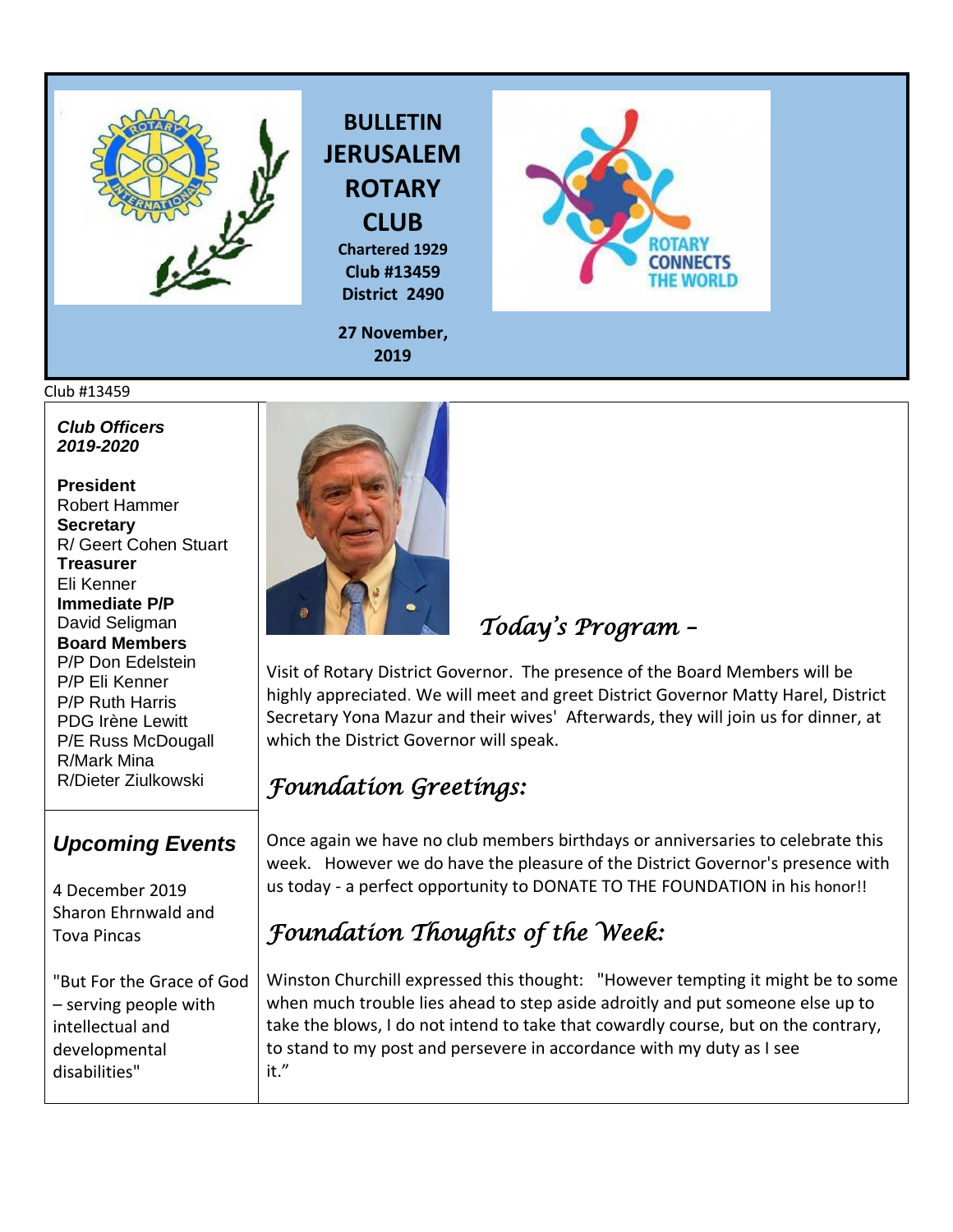

Next Wednesday, 4 December, being the first Wednesday of the month, we will have a club board meeting.

The first item on the agenda, will be a brief ceremony at the YMCA's bilingual Gan Shalom, where we will affix a plaque acknowledging the Jerusalem Rotary Club's recent gift of library book shelves in the play space for children and parents.

All members and guests are welcome to attend. The manufacture of the state of the Robert Hammer



Three historical events that happened on the day of our Rotary meeting on 27 November:

**[1868](https://www.onthisday.com/events/date/1868)** Battle at Washita River, Oklahoma. General [George A. Custer](https://www.onthisday.com/people/george-armstrong-custer) attacks group of Native American Indians, their chief Black Kettle dies in the attack. They were the most isolated band of a major winter encampment along the river of numerous Native American tribal bands, totaling thousands of people. Custer's forces attacked their village because scouts had followed the trail of a party that had raided white settlers and passed through it. Black Kettle and his people had been at peace and were seeking peace. Custer's soldiers killed women and children in addition to warriors, although they also took many captive to serve as hostages and human shields. The number of Cheyenne killed in the attack has been disputed since the first reports.

**[1895](https://www.onthisday.com/events/date/1895)** On 27 November, at the [Swedish](https://en.wikipedia.org/wiki/Sweden)[-Norwegian](https://en.wikipedia.org/wiki/Norway) Club in Paris, Swedish chemist Alfred Nobel signed his last will and testament and set aside the bulk of his estate to establish the [Nobel Prizes,](https://en.wikipedia.org/wiki/Nobel_Prize) to be awarded annually without distinction of nationality. After taxes and bequests to individuals, Nobel's will allocated 94% of his total assets, 31,225,000 [Swedish kronor,](https://en.wikipedia.org/wiki/Swedish_kronor) to establish the five Nobel Prizes. Born in [Stockholm,](https://en.wikipedia.org/wiki/Stockholm) Alfred Nobel was the third son of [Immanuel Nobel](https://en.wikipedia.org/wiki/Immanuel_Nobel) (1801–1872), an inventor and engineer, and [Karolina Andriette \(Ahlsell\) Nobel](https://en.wikipedia.org/wiki/Andriette_Nobel) (1805–1889). The family was impoverished, and only Alfred and his three brothers survived past childhood. Nobel found that when [nitroglycerin](https://en.wikipedia.org/wiki/Nitroglycerin) was incorporated in an absorbent inert substance like *kieselguhr* it became safer and more convenient to handle, and this mixture he patented in 1867 as "dynamite". Nobel later combined another nitrate explosive, and obtained a transparent, jelly-like substance, which was a more powerful explosive than dynamite. ['Gelignite'](https://en.wikipedia.org/wiki/Gelignite), or blasting gelatine, as it was named, was patented in 1876. Gelignite was more stable, transportable and conveniently formed to fit into bored holes, like those used in drilling and mining, than the previously used compounds and was adopted as the standard technology for mining in the *Age of Engineering* bringing Nobel a great amount of financial success.



General Custer and Chief Black Kettle





Alfred Nobel | General Charles de Gaulle